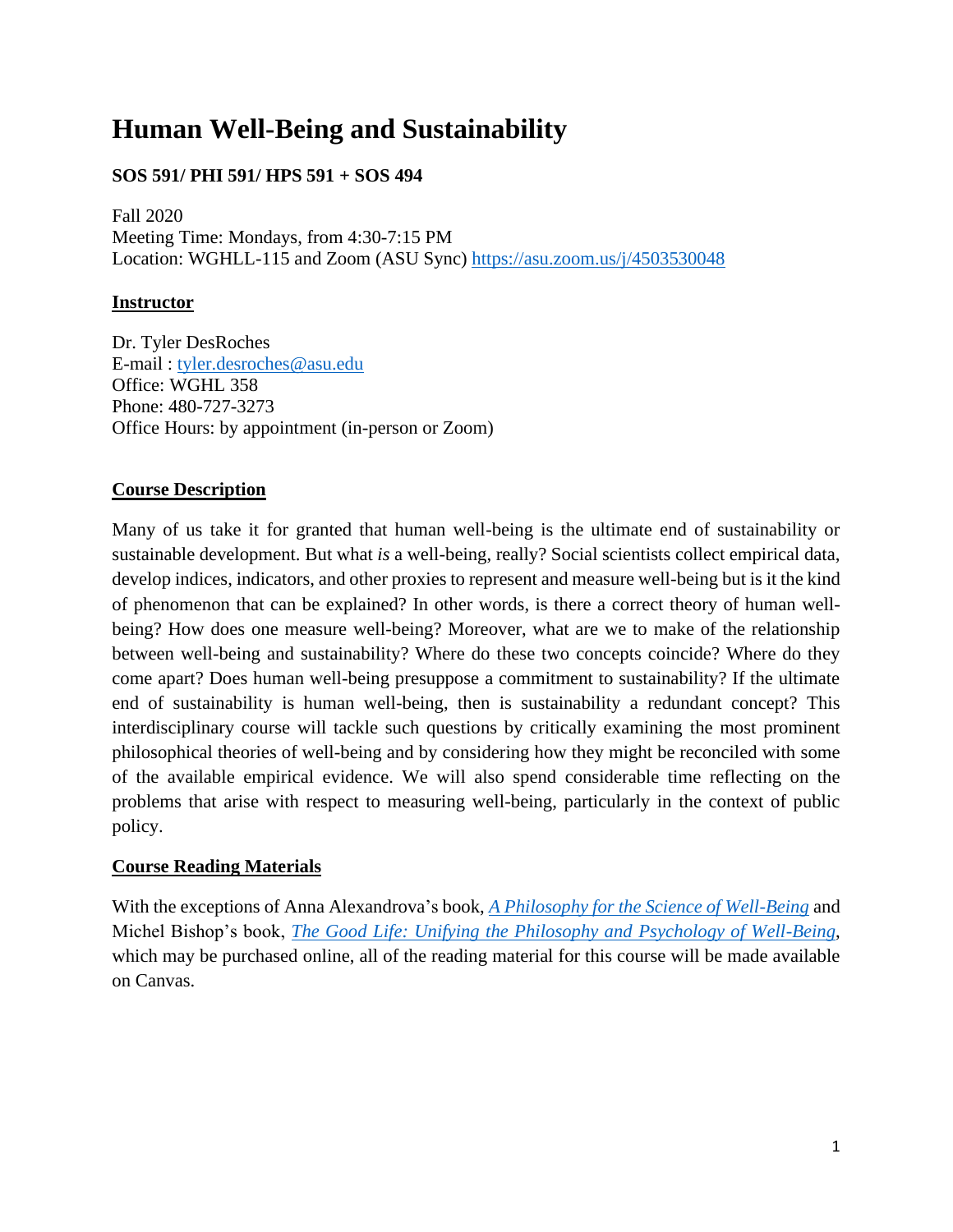## **Evaluation**

| Leading discussions, participation & attendance:      | 10%  |
|-------------------------------------------------------|------|
| Two 1000-word summaries (due October 5 & November 2): | 20%  |
| Draft Essay (due November 16):                        | 10%  |
| <b>Presentations (November 30):</b>                   | 20%  |
| Final Essay (due November 30):                        | 40%  |
| <b>Total</b>                                          | 100% |

#### *Leading discussions, participation & attendance*

Students will be required to lead discussions during the semester. Each week, the student(s) in charge will summarize the readings, explain them to the class, and present a few questions to initiate a discussion. **Although attendance will not be taken, it is strongly encouraged**. If something comes up and you cannot attend class, then please let me know in advance. It will be very difficult to do well in this course without doing the weekly readings, attending class, and actively participating in the classroom discussions.

#### *Two 1000-word summaries*

Students are to summarize two course readings – of their choice – and submit them for credit. These documents are to be highly polished summaries and should be submitted on **October 5 and November 2.** Submitting your summaries on time is strongly encouraged since this will give you more time to focus on developing your essay. These "summaries" can be descriptive, exegetical, or students may choose to use them as a forum to develop and argue for a specific thesis.

#### *Individual or Group Presentation*

The final class of this course will be reserved for student presentations. You may elect to either present on your own or in a group (two students at most). More information will be given as the semester progresses. As always, please contact the instructor by e-mail if you have any questions.

## *Draft and Final essay*

Your final essay must be well written, and this will almost certainly require writing several drafts. Please submit your best draft to me by **November 16**. Submitting your draft by this date will give me enough time to provide feedback so that you can revise your essay before submitting the final version. Your essay must develop an argument. Even if you find yourself in almost complete agreement with one scholar, try with as much integrity as possible to sound out the alternative points of view. You may find that in the process that they will also have some merit. The sharper your own line of argument, the stronger will be your final essay. You will be graded on the clarity and soundness of your argument and on your command of the material. You will also be graded on the organization of your final paper, its content and style. **The final essay is due November 30.**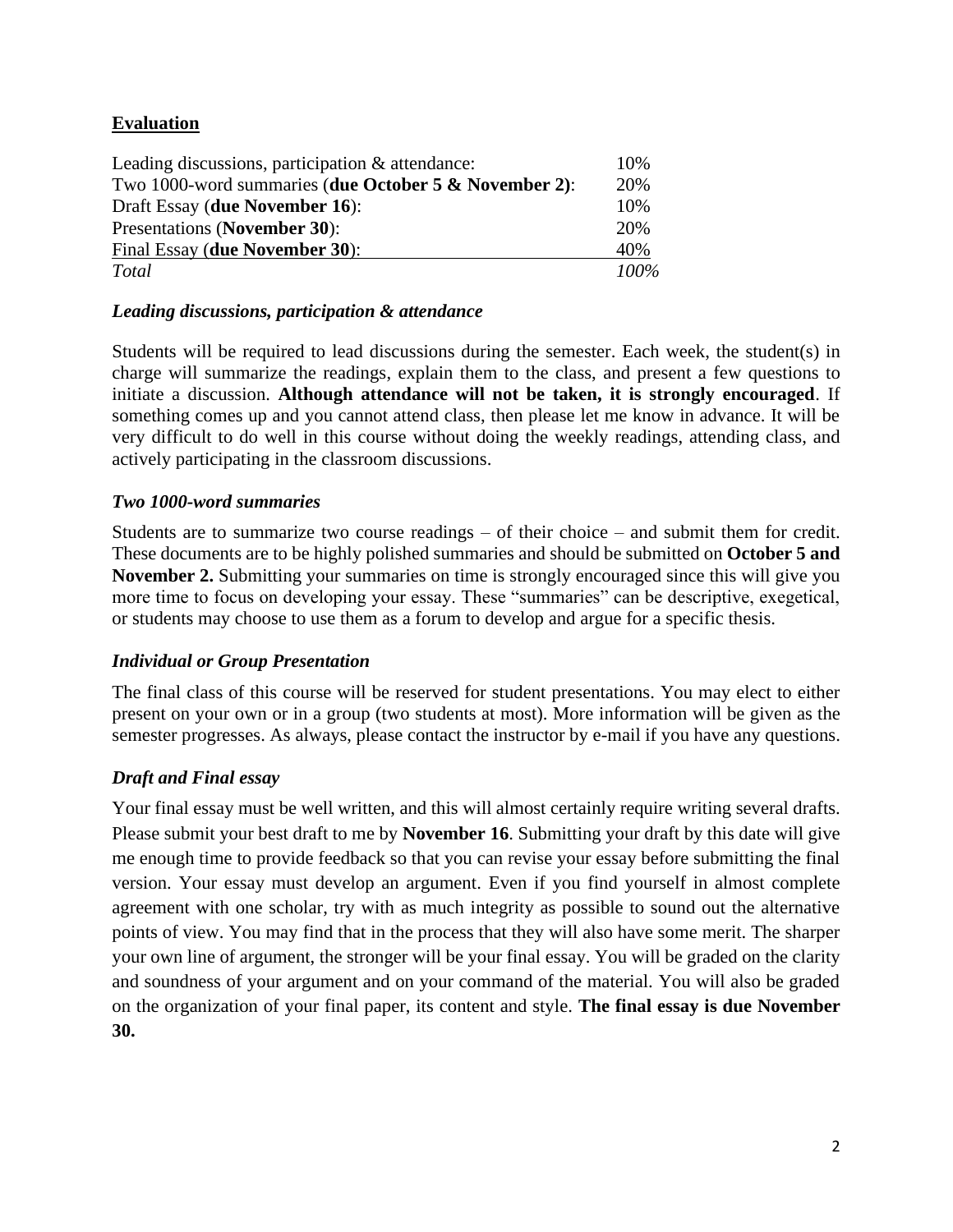## **Course Calendar**

#### **August**

*Part I: Introduction to Sustainability and Philosophical Theories of Human Well-Being*

- 24 Introduction: What is Sustainability?
- 31 Hedonism

#### **September**

- **7 Labor Day (No class)**
- 14 Preference/Desire Satisfactionism
- 21 Eudaimonia and Objective List Theories

#### *Part II: Measurement and Empirical Evidence*

28 Human Well-Being: Measurement

## **October**

5 Human Well-Being: Empirical Evidence (*1000-word summary is due*)

*Part III: A Philosophy for the Science of Well-Being*, by A. Alexandrova

- 12 Alexandrova's *A Philosophy for the Science of Well-Being* (Chapters 1-3)
- 19 Alexandrova's *A Philosophy for the Science of Well-Being* (Chapters 4-6)

*Part IV: The Good Life: Unifying the Philosophy and Psychology of Well-Being*, by M. Bishop

26 Bishop's *The Good Life* (Chapters 1-4)

## **November**

2 Bishop's *The Good Life* (Chapters 4-8) (*1000-word summary is due*)

*Part V: Sustainability, Well-Being, and Consumption*

- 9 What is Consumption?
- 16 Sustainability, Human Well-Being, and Consumption (*draft essay is due*)

*Part VI: Well-Being and Public Policy*

- 23 Well-Being Theory and Public Policy
- 30 Student Presentations (*final essay is due*)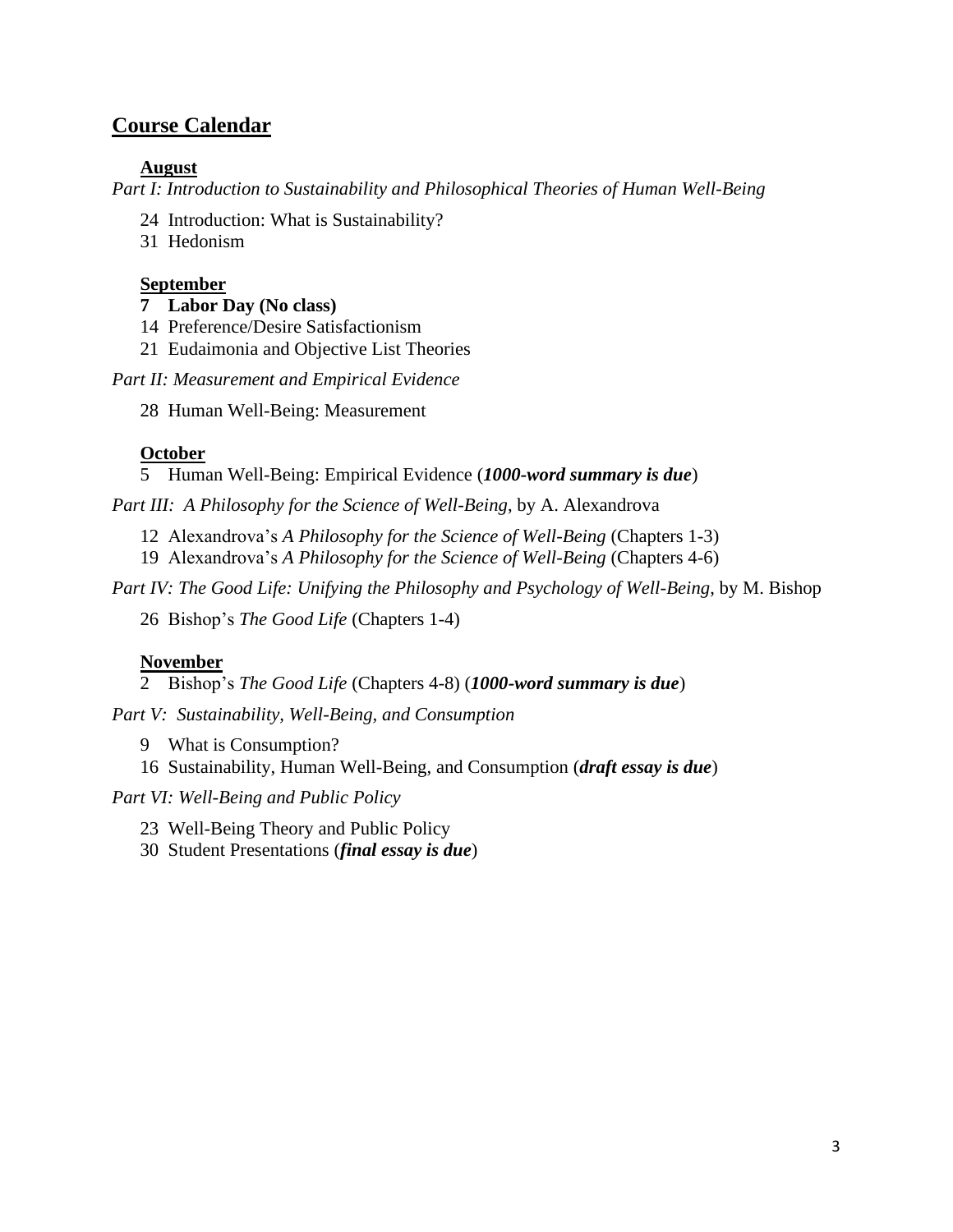#### **Weekly Reading Assignments**

*Part I: Introduction to Sustainability and Philosophical Theories of Human Well-Being*

#### 1. **Introduction: What is Sustainability? – August 24**

- a. *Sustainability: A History*, by J. Caradonna (Chapter 1, Introduction)
- b. "Norton and Sustainability as Such," by P.B. Thompson (Chapter 2, *A Sustainable Philosophy – The Work of Bryan Norton*, eds., S. Sarkar and B. Minteer
- c. "Sustainability," by J. O'Neill (Chapter 29, *The Routledge Handbook of Global Ethics*, eds. D. Moellendorf and H. Widdows)

#### 2. **Hedonism** – **August 31**

- a. *Utilitarianism*, by J.S. Mill (excerpts)
- b. *Anarchy, State and Utopia*, by R. Nozick (p.42-5)
- c. *Pleasure and the Good Life*, by F. Feldman (Chapters 2 and 3)
- d. "Hedonism Reconsidered," by R. Crisp

#### **Labor Day – NO CLASS – September 7**

#### 3. **Preference/Desire Satisfactionism – September 14**

- a. "Desire-Fulfillment Theory," by C. Heathwood
- b. *Economic Analysis, Moral Philosophy and Public Policy*, by D. Hausman and M. McPherson (Chapter 8)
- c. "Preference Satisfaction and Welfare Economics," by D. Hausman and M. McPherson
- d. "Which Desires are Relevant to Well-Being?," by C. Heathwood

#### 4. **Eudaimonia and Objective List Theories– September 21**

- a. "Aristotle on *Eudaimonia*," by T. Nagel
- b. "On Aristotle's Natural Limit," by C.T. DesRoches
- c. "A Fresh Start for the Objective-List Theory of Well-Being," by G. Fletcher

#### *Part II: Measurement and Empirical Evidence*

#### 5. **Human Well-Being: Measurement – September 28**

- a. *Subjective Well-Being: Measuring Happiness, Suffering, and Other Dimensions of Experience*, National Research Council (Chapters 1 & 2)
- b. "Are Subjective Measures of Well-Being 'Direct'?" by E. Angner
- c. "Measuring Subjective Well-Being," by R. Layard
- d. "Developments in the Measurement of Subjective Well-Being," by D. Kahneman & A.B. Krueger

## 6. **Human Well-Being: Empirical Evidence – October 5**

- a. "Does Economic Growth Improve the Human Lot? Some Empirical Evidence," By R. Easterlin
- b. "Hedonic Adaptation," by S. Frederick and G. Loewenstein
- c. "High Fidelity Economics," by A. Alexandrova and D.M. Haybron
- d. "Beyond Money: Toward an Economy of Well-Being," by E. Diener and M. Seligman